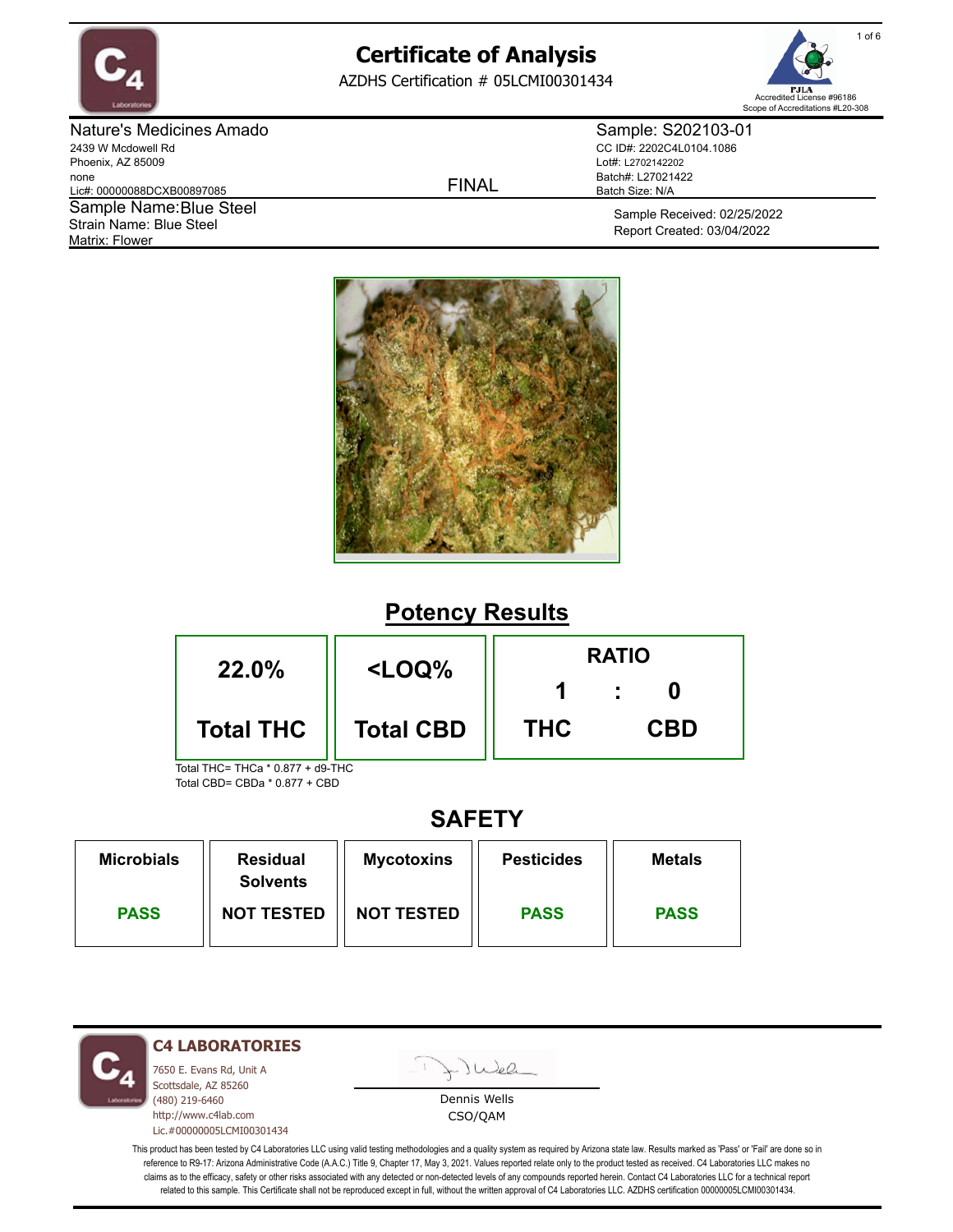

AZDHS Certification # 05LCMI00301434



Nature's Medicines Amado 2439 W Mcdowell Rd Phoenix, AZ 85009 none Lic#: 00000088DCXB00897085 Matrix: Flower Sample Name: Blue Steel Strain Name: Blue Steel

FINAL

Sample: S202103-01 CC ID#: 2202C4L0104.1086 Lot#: L2702142202 Batch#: L27021422 Batch Size: N/A

> Sample Received: 02/25/2022 Report Created: 03/04/2022

### **Cannabinoids by HPLC - Medical**

| Date Analyzed: 03/02/2022 | Analyst Initials: KWT |                                                           |                              |   |
|---------------------------|-----------------------|-----------------------------------------------------------|------------------------------|---|
| Analyte                   | LOQ                   | Mass                                                      | <b>Mass</b>                  | Q |
|                           | $\frac{0}{0}$         | $\%$                                                      | mq/q                         |   |
| <b>THCA</b>               | 0.414                 | 24.8                                                      | 248.00                       |   |
| $d9-THC$                  | 0.414                 | <loq< th=""><th><math>&lt;</math>LOQ</th><th></th></loq<> | $<$ LOQ                      |   |
| d8-THC                    | 0.414                 | $<$ LOQ                                                   | $<$ LOQ                      |   |
| CBDA                      | 0.414                 | $<$ LOQ                                                   | $<$ LOQ                      |   |
| CBD                       | 0.414                 | $<$ LOQ                                                   | $<$ LOQ                      |   |
| <b>CBG</b>                | 0.414                 | <loq< th=""><th><loq< th=""><th></th></loq<></th></loq<>  | <loq< th=""><th></th></loq<> |   |
| CBN                       | 0.414                 | $<$ LOQ                                                   | $<$ LOQ                      |   |
| CBC                       | 0.414                 | $<$ LOQ                                                   | $<$ LOQ                      |   |
| <b>Total Cannabinoids</b> | 0.414                 | 25.1                                                      | 251.00                       |   |
| <b>Total THC</b>          | 0.414                 | 22.0                                                      | 220.00                       |   |
| <b>Total CBD</b>          | 0.414                 | <loq< th=""><th><loq< th=""><th></th></loq<></th></loq<>  | <loq< th=""><th></th></loq<> |   |

Total THC= THCa \* 0.877 + d9-THC. Total CBD= CBDa \* 0.877 + CBD.

LOQ = Limit of Quantitation; NR = Not Reported; ND = Not Detected.

Unless otherwise stated all quality control samples performed within

specifications established by the Laboratory.

Cannabinoids method: HPLC-DAD.



#### **C4 LABORATORIES**

7650 E. Evans Rd, Unit A Scottsdale, AZ 85260 (480) 219-6460 http://www.c4lab.com Lic.#00000005LCMI00301434

Juea

Dennis Wells CSO/QAM

This product has been tested by C4 Laboratories LLC using valid testing methodologies and a quality system as required by Arizona state law. Results marked as 'Pass' or 'Fail' are done so in reference to R9-17: Arizona Administrative Code (A.A.C.) Title 9, Chapter 17, May 3, 2021. Values reported relate only to the product tested as received. C4 Laboratories LLC makes no claims as to the efficacy, safety or other risks associated with any detected or non-detected levels of any compounds reported herein. Contact C4 Laboratories LLC for a technical report related to this sample. This Certificate shall not be reproduced except in full, without the written approval of C4 Laboratories LLC. AZDHS certification 00000005LCMI00301434.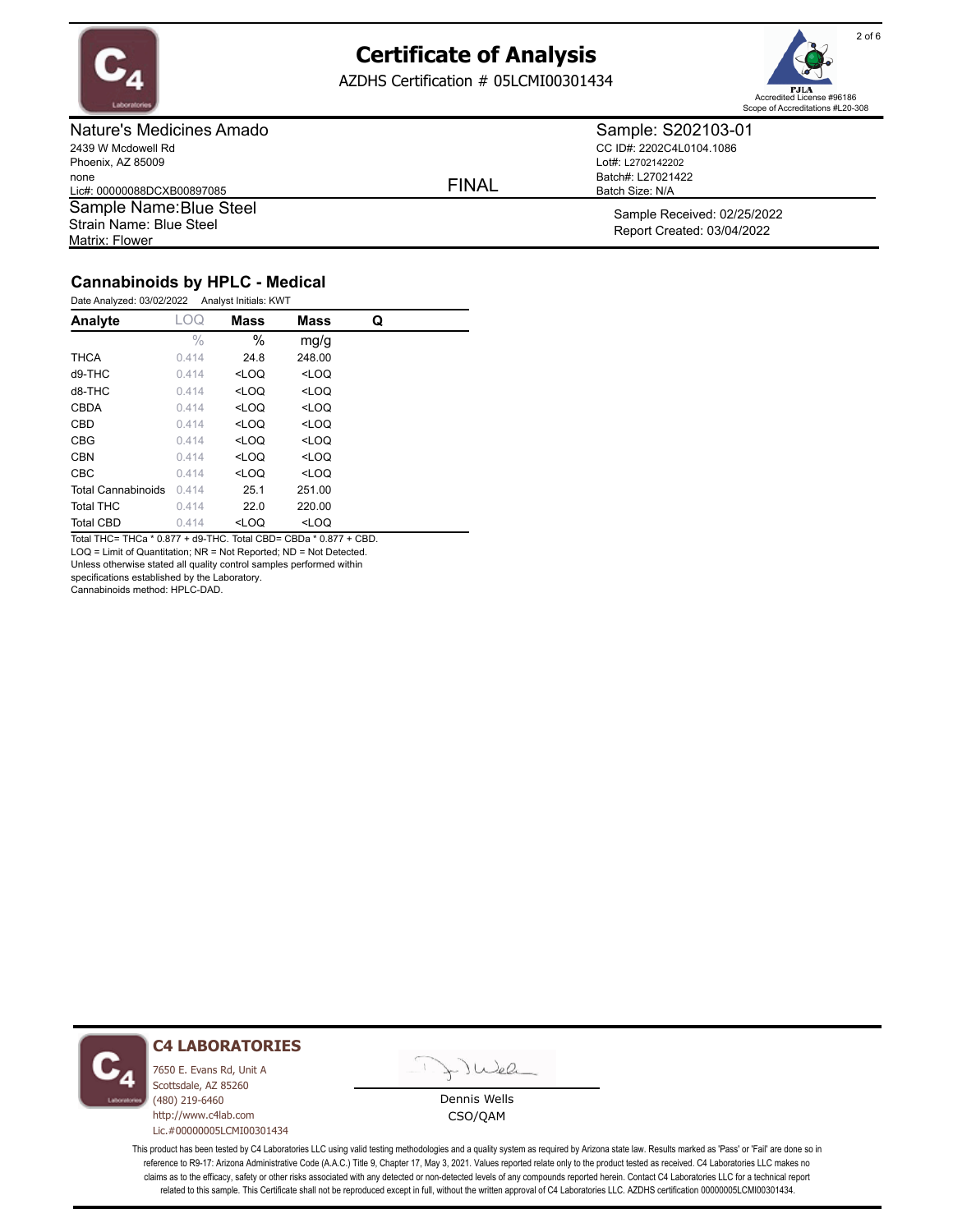

AZDHS Certification # 05LCMI00301434



### Nature's Medicines Amado 2439 W Mcdowell Rd Phoenix, AZ 85009 none Lic#: 00000088DCXB00897085

Matrix: Flower Sample Name: Blue Steel Strain Name: Blue Steel

### FINAL

Sample: S202103-01 CC ID#: 2202C4L0104.1086 Lot#: L2702142202 Batch#: L27021422 Batch Size: N/A

Sample Received: 02/25/2022 Report Created: 03/04/2022

## **Pesticides by LCMSMS - Medical Pass**

| Date Analyzed: 03/02/2022 |       | Analyst Initials: EXP |              |                |               |                    |            |       |                                                     |                |               |
|---------------------------|-------|-----------------------|--------------|----------------|---------------|--------------------|------------|-------|-----------------------------------------------------|----------------|---------------|
| Analyte                   | LOQ   | Limit                 | <b>Units</b> | Q              | <b>Status</b> | Analyte            | <b>LOQ</b> | Limit | <b>Units</b>                                        | Q              | <b>Status</b> |
|                           | ppm   | ppm                   | ppm          |                |               |                    | ppm        | ppm   | ppm                                                 |                |               |
| Abamectin                 | 0.089 | 0.5                   | $<$ LOQ      | L1, M1, V1     | Pass          | Hexythiazox        | 0.246      | 1.0   | $<$ LOQ                                             | M <sub>2</sub> | Pass          |
| Acephate                  | 0.099 | 0.4                   | $<$ LOQ      |                | Pass          | Imazalil           | 0.049      | 0.2   | <loq< td=""><td></td><td>Pass</td></loq<>           |                | Pass          |
| Acequinocyl               | 0.493 | 2.0                   | $<$ LOQ      | L1, M1, V1     | Pass          | Imidacloprid       | 0.099      | 0.4   | $<$ LOQ                                             |                | Pass          |
| Acetamiprid               | 0.049 | 0.2                   | $<$ LOQ      |                | Pass          | Kresoxim-methyl    | 0.099      | 0.4   | $<$ LOQ                                             | L1, V1         | Pass          |
| Aldicarb                  | 0.099 | 0.4                   | $<$ LOQ      |                | Pass          | Malathion          | 0.049      | 0.2   | $<$ LOQ                                             | L1, V1         | Pass          |
| Azoxystrobin              | 0.049 | 0.2                   | $<$ LOQ      | L1, V1         | Pass          | Metalaxyl          | 0.049      | 0.2   | $<$ LOQ                                             |                | Pass          |
| <b>Bifenazate</b>         | 0.049 | 0.2                   | $<$ LOQ      |                | Pass          | Methiocarb         | 0.049      | 0.2   | $<$ LOQ                                             |                | Pass          |
| <b>Bifenthrin</b>         | 0.049 | 0.2                   | $<$ LOQ      |                | Pass          | Methomyl           | 0.099      | 0.4   | $<$ LOQ                                             |                | Pass          |
| <b>Boscalid</b>           | 0.099 | 0.4                   | $<$ LOQ      | L1, M1, V1     | Pass          | Myclobutanil       | 0.049      | 0.2   | $<$ LOQ                                             | L1             | Pass          |
| Carbaryl                  | 0.049 | 0.2                   | $<$ LOQ      | L1, V1         | Pass          | Naled              | 0.123      | 0.5   | $<$ LOQ                                             |                | Pass          |
| Carbofuran                | 0.049 | 0.2                   | $<$ LOQ      |                | Pass          | Oxamyl             | 0.246      | 1.0   | $<$ LOQ                                             |                | Pass          |
| Chlorantraniliprole       | 0.049 | 0.2                   | $<$ LOQ      | L1, M1, V1     | Pass          | Paclobutrazol      | 0.099      | 0.4   | $<$ LOQ                                             | L1, V1         | Pass          |
| Chlorfenapyr              | 0.493 | 1.0                   | $<$ LOQ      | L1, M1, V1     | Pass          | Permethrins        | 0.049      | 0.2   | $<$ LOQ                                             | M1, V1         | Pass          |
| Chlorpyrifos              | 0.049 | 0.2                   | $<$ LOQ      | V <sub>1</sub> | Pass          | Phosmet            | 0.049      | 0.2   | $<$ LOQ                                             | V <sub>1</sub> | Pass          |
| Clofentezine              | 0.049 | 0.2                   | $<$ LOQ      |                | Pass          | Piperonyl butoxide | 0.493      | 2.0   | $<$ LOQ                                             | M <sub>2</sub> | Pass          |
| Cyfluthrin                | 0.493 | 1.0                   | $<$ LOQ      | L1, M1, V1     | Pass          | Prallethrin        | 0.049      | 0.2   | $<$ LOQ                                             |                | Pass          |
| Cypermethrin              | 0.246 | 1.0                   | $<$ LOQ      |                | Pass          | Propiconazole      | 0.099      | 0.4   | $<$ LOQ                                             |                | Pass          |
| Daminozide                | 0.493 | 1.0                   | $<$ LOQ      | M <sub>2</sub> | Pass          | Propoxur           | 0.049      | 0.2   | $<$ LOQ                                             |                | Pass          |
| Diazinon                  | 0.049 | 0.2                   | $<$ LOQ      | L1, V1         | Pass          | Pyrethrins         | 0.158      | 1.0   | $<$ LOQ                                             | L1, V1         | Pass          |
| <b>Dichlorvos</b>         | 0.049 | 0.1                   | $<$ LOQ      |                | Pass          | Pyridaben          | 0.049      | 0.2   | $<$ LOQ                                             |                | Pass          |
| Dimethoate                | 0.049 | 0.2                   | $<$ LOQ      |                | Pass          | Spinosad           | 0.049      | 0.2   | $<$ LOQ                                             | M <sub>2</sub> | Pass          |
| Ethoprophos               | 0.049 | 0.2                   | $<$ LOQ      |                | Pass          | Spiromesifen       | 0.049      | 0.2   | <loq< td=""><td>L1, M1, V1</td><td>Pass</td></loq<> | L1, M1, V1     | Pass          |
| Etofenprox                | 0.099 | 0.4                   | $<$ LOQ      |                | Pass          | Spirotetramat      | 0.049      | 0.2   | $<$ LOQ                                             | L1, M1, V1     | Pass          |
| Etoxazole                 | 0.049 | 0.2                   | $<$ LOQ      |                | Pass          | Spiroxamine        | 0.099      | 0.4   | <loq< td=""><td></td><td>Pass</td></loq<>           |                | Pass          |
| Fenoxycarb                | 0.049 | 0.2                   | $<$ LOQ      |                | Pass          | Tebuconazole       | 0.099      | 0.4   | $<$ LOQ                                             | L1, V1         | Pass          |
| Fenpyroximate             | 0.099 | 0.4                   | $<$ LOQ      | L1, V1         | Pass          | Thiacloprid        | 0.049      | 0.2   | $<$ LOQ                                             |                | Pass          |
| Fipronil                  | 0.099 | 0.4                   | $<$ LOQ      | L1, V1         | Pass          | Thiamethoxam       | 0.049      | 0.2   | $<$ LOQ                                             |                | Pass          |
| Flonicamid                | 0.246 | 1.0                   | $<$ LOQ      |                | Pass          | Trifloxystrobin    | 0.049      | 0.2   | $<$ LOQ                                             |                | Pass          |
| Fludioxonil               | 0.099 | 0.4                   | $<$ LOQ      |                | Pass          |                    |            |       |                                                     |                |               |

LOQ = Limit of Quantitation; NR = Not Reported; ND = Not Detected. Unless otherwise stated all quality control samples performed within specifications established by the Laboratory. Pesticides method: LC/MS/MS.



**C4 LABORATORIES**

7650 E. Evans Rd, Unit A Scottsdale, AZ 85260 (480) 219-6460 http://www.c4lab.com Lic.#00000005LCMI00301434

Juea

Dennis Wells CSO/QAM

This product has been tested by C4 Laboratories LLC using valid testing methodologies and a quality system as required by Arizona state law. Results marked as 'Pass' or 'Fail' are done so in reference to R9-17: Arizona Administrative Code (A.A.C.) Title 9, Chapter 17, May 3, 2021. Values reported relate only to the product tested as received. C4 Laboratories LLC makes no claims as to the efficacy, safety or other risks associated with any detected or non-detected levels of any compounds reported herein. Contact C4 Laboratories LLC for a technical report related to this sample. This Certificate shall not be reproduced except in full, without the written approval of C4 Laboratories LLC. AZDHS certification 00000005LCMI00301434.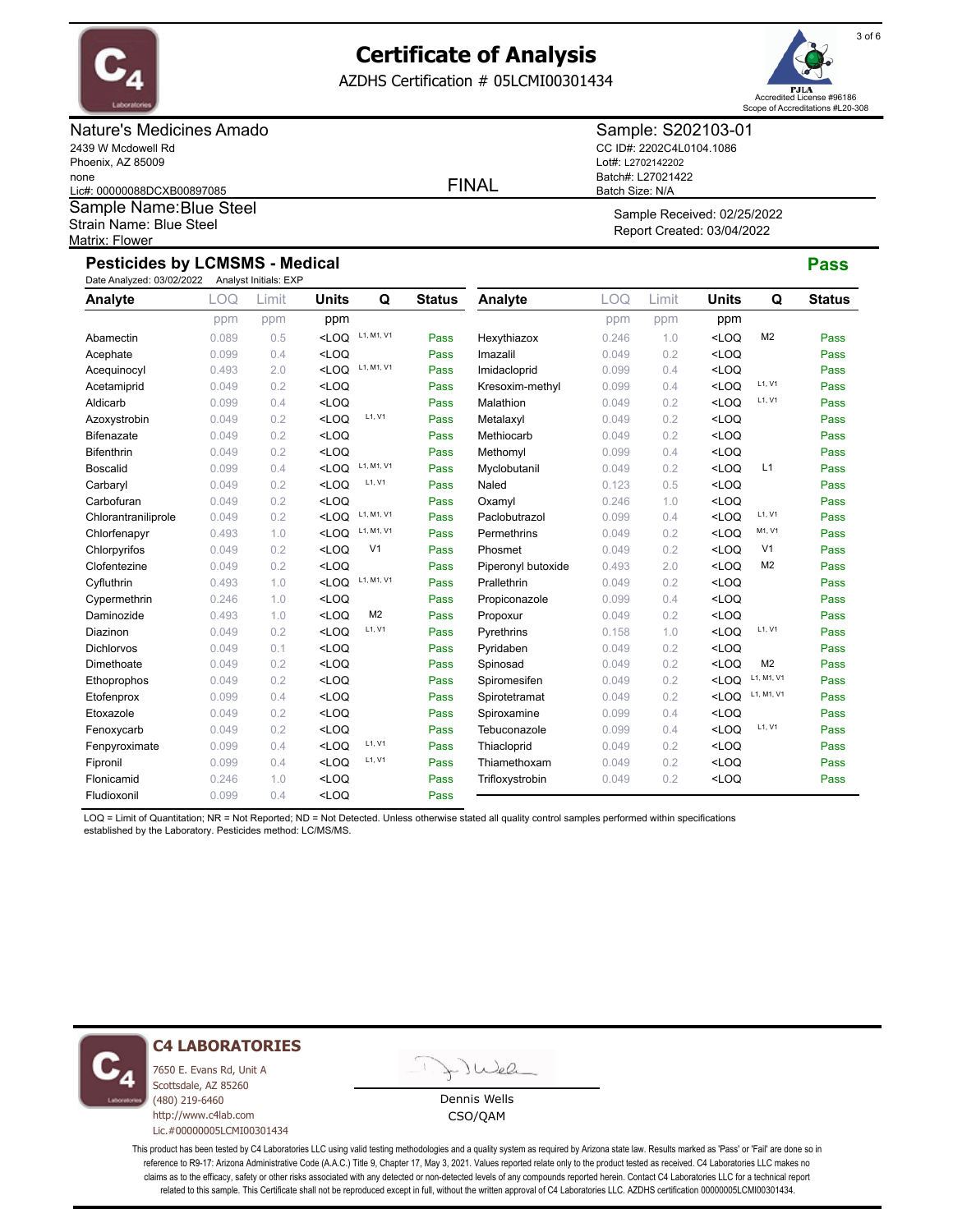

Matrix: Flower

# **Certificate of Analysis**

AZDHS Certification # 05LCMI00301434



Nature's Medicines Amado 2439 W Mcdowell Rd Phoenix, AZ 85009 none Lic#: 00000088DCXB00897085

Sample Name: Blue Steel

Strain Name: Blue Steel

FINAL

Sample: S202103-01 CC ID#: 2202C4L0104.1086 Lot#: L2702142202 Batch#: L27021422 Batch Size: N/A

> Sample Received: 02/25/2022 Report Created: 03/04/2022

### **Metals by ICPMS - Medical Pass**

| Date Analyzed: 03/02/2022 | Analyst Initials: ASJ |        |                                           |   |               |
|---------------------------|-----------------------|--------|-------------------------------------------|---|---------------|
| Analyte                   | LOQ                   | l imit | <b>Mass</b>                               | Q | <b>Status</b> |
|                           | ppm                   | ppm    | ppm                                       |   |               |
| Arsenic                   | 0.099                 | 0.405  | <loq< td=""><td></td><td>Pass</td></loq<> |   | Pass          |
| Cadmium                   | 0.099                 | 0.405  | <loq< td=""><td></td><td>Pass</td></loq<> |   | Pass          |
| Lead                      | 0.397                 | 1.05   | $<$ LOQ                                   |   | Pass          |
| Mercury                   | 0.397                 | 1.25   | $<$ LOQ                                   |   | Pass          |

LOQ = Limit of Quantitation; ND = Not Detected. Unless otherwise stated all quality

control samples performed within specifications established by the Laboratory.



### **C4 LABORATORIES**

7650 E. Evans Rd, Unit A Scottsdale, AZ 85260 (480) 219-6460 http://www.c4lab.com Lic.#00000005LCMI00301434 Juel

Dennis Wells CSO/QAM

This product has been tested by C4 Laboratories LLC using valid testing methodologies and a quality system as required by Arizona state law. Results marked as 'Pass' or 'Fail' are done so in reference to R9-17: Arizona Administrative Code (A.A.C.) Title 9, Chapter 17, May 3, 2021. Values reported relate only to the product tested as received. C4 Laboratories LLC makes no claims as to the efficacy, safety or other risks associated with any detected or non-detected levels of any compounds reported herein. Contact C4 Laboratories LLC for a technical report related to this sample. This Certificate shall not be reproduced except in full, without the written approval of C4 Laboratories LLC. AZDHS certification 00000005LCMI00301434.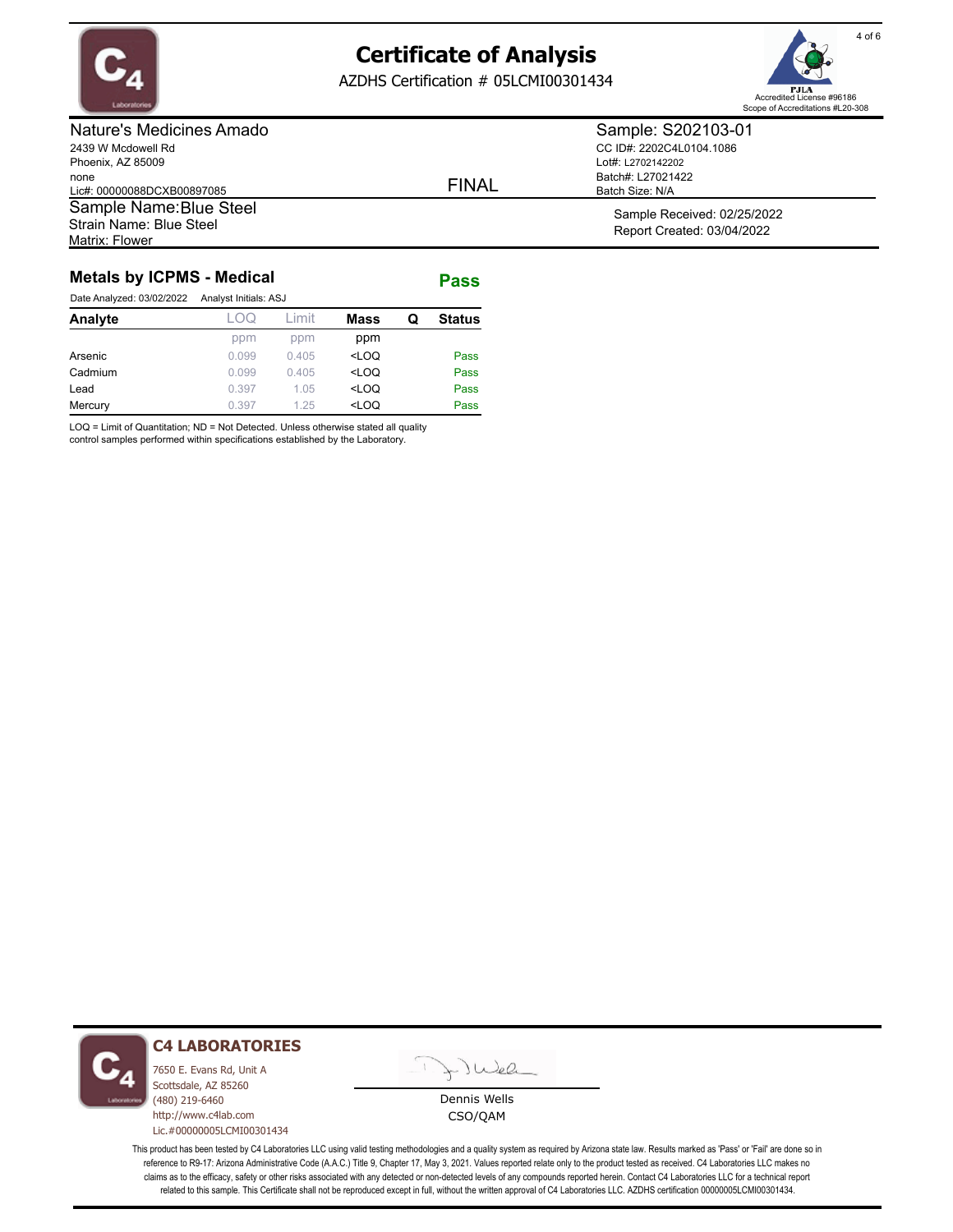

AZDHS Certification # 05LCMI00301434

Nature's Medicines Amado 2439 W Mcdowell Rd

| 2439 VV MCQOWEII RO        |
|----------------------------|
| Phoenix, AZ 85009          |
| none                       |
| Lic#: 00000088DCXB00897085 |
| Sample Name: Blue Steel    |
| Strain Name: Blue Steel    |
| Matrix: Flower             |

FINAL

Sample: S202103-01 CC ID#: 2202C4L0104.1086 Lot#: L2702142202 Batch#: L27021422 Batch Size: N/A

> Sample Received: 02/25/2022 Report Created: 03/04/2022

## **Microbials Pass**

## **E. coli by 3M Petrifilm- Medical**

#### **Plate**

Date Analyzed: 03/01/2022 Analyst Initials: KAM

| Analyte |                | _ımıt | <b>Mass</b>                               | Q | <b>Status</b> |
|---------|----------------|-------|-------------------------------------------|---|---------------|
|         | cfu/g          | cfu/q | cfu/q                                     |   |               |
| E. coli | 1 <sub>0</sub> | 100   | <loq< td=""><td></td><td>Pass</td></loq<> |   | Pass          |

Notes: Aerobic plate counts and yeast and mold are provided for informational purposes only. LOQ = Limit of Quantitation; TNTC = Too Numerous to Count; NR = Not Reported; NT = Not Tested; ND = Not Detected; Unless otherwise stated all quality control samples performed within specifications established by the Laboratory. Aspergillus includes species flavus, fumigatus, niger, and terreus. E. coli by Petrifilm, Salmonella and Aspergillus by Medicinal Genomics .

## **Aspergillus and Salmonella by qPCR - Medical**

#### **qPCR**

Date Analyzed: 03/01/2022 Analyst Initials: KAM

| Analyte         | UQ    | imit  | <b>Mass</b>                               | O | <b>Status</b> |
|-----------------|-------|-------|-------------------------------------------|---|---------------|
|                 | cfu/q | cfu/q | cfu/g                                     |   |               |
| Salmonella spp. |       |       | <loq< td=""><td></td><td>Pass</td></loq<> |   | Pass          |
| Aspergillus     |       |       | <loq< td=""><td></td><td>Pass</td></loq<> |   | Pass          |

Notes: Aerobic plate counts and yeast and mold are provided for informational purposes only. LOQ = Limit of Quantitation; TNTC = Too Numerous to Count; NR = Not Reported; NT = Not Tested; ND = Not Detected; Unless otherwise stated all quality control samples performed within specifications established by the Laboratory. Aspergillus includes species flavus, fumigatus, niger, and terreus. E. coli by Petrifilm, Salmonella and Aspergillus by Medicinal Genomics .



## **C4 LABORATORIES**

7650 E. Evans Rd, Unit A Scottsdale, AZ 85260 (480) 219-6460 http://www.c4lab.com Lic.#00000005LCMI00301434

Juea

Dennis Wells CSO/QAM

This product has been tested by C4 Laboratories LLC using valid testing methodologies and a quality system as required by Arizona state law. Results marked as 'Pass' or 'Fail' are done so in reference to R9-17: Arizona Administrative Code (A.A.C.) Title 9, Chapter 17, May 3, 2021. Values reported relate only to the product tested as received. C4 Laboratories LLC makes no claims as to the efficacy, safety or other risks associated with any detected or non-detected levels of any compounds reported herein. Contact C4 Laboratories LLC for a technical report related to this sample. This Certificate shall not be reproduced except in full, without the written approval of C4 Laboratories LLC. AZDHS certification 00000005LCMI00301434.



Accredited License #96186 Scope of Accreditations #L20-308